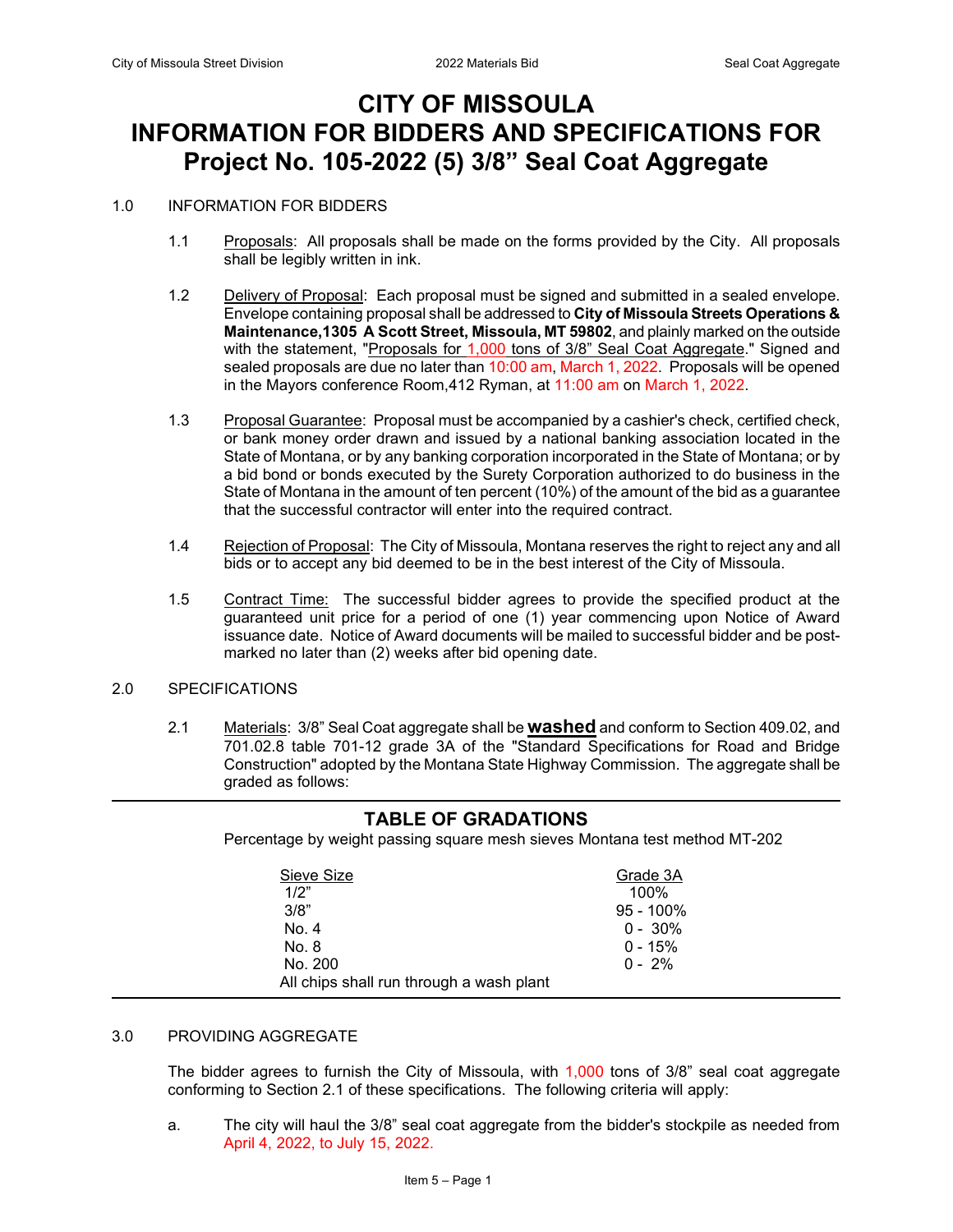- b. The bidder's stockpile shall be located within five miles of the Missoula City limits.
- c. The city agrees to remove all 1,000 tons of 3/8" seal coat aggregate by July 16, 2022.
- d. The bidder shall load the 3/8" seal coat aggregate into the city trucks during the city work week as required by the city.
- e. Payment shall be made on a tonnage 3/8" seal coat aggregate loaded and hauled basis.

#### 4.0 TESTING

The City will be responsible for any testing that they deem necessary to assure that the 3/8" seal coat aggregate meets the gradation enumerated under Section No. 2 of these Specifications.

#### 5.0 METHOD OF MEASUREMENT AND BASIS OF PAYMENT

- a. 3/8" Seal Coat aggregate shall be paid for at a unit price bid per ton as furnished to the city. Payment shall be full compensation for labor, equipment, materials and incidentals necessary to furnish the material in full compliance with the Specifications.
- b. No payment will be made for material that is rejected for any deviations from these specifications.
- c. Tonnage shall be measured by certified scales provided by the supplier or on public scales most accessible to the source. Each vehicle used in transporting 3/8" seal coat aggregate shall be weighed completely empty and again after loading. The difference in weights will be used as a basis for computing the tonnage on a 2,000 pound ton.
- d. The listed quantities are based on preliminary project programming, which is subject to change. The City reserves the right to vary the quantities of each line item and may alter tonnage without additional price negotiation.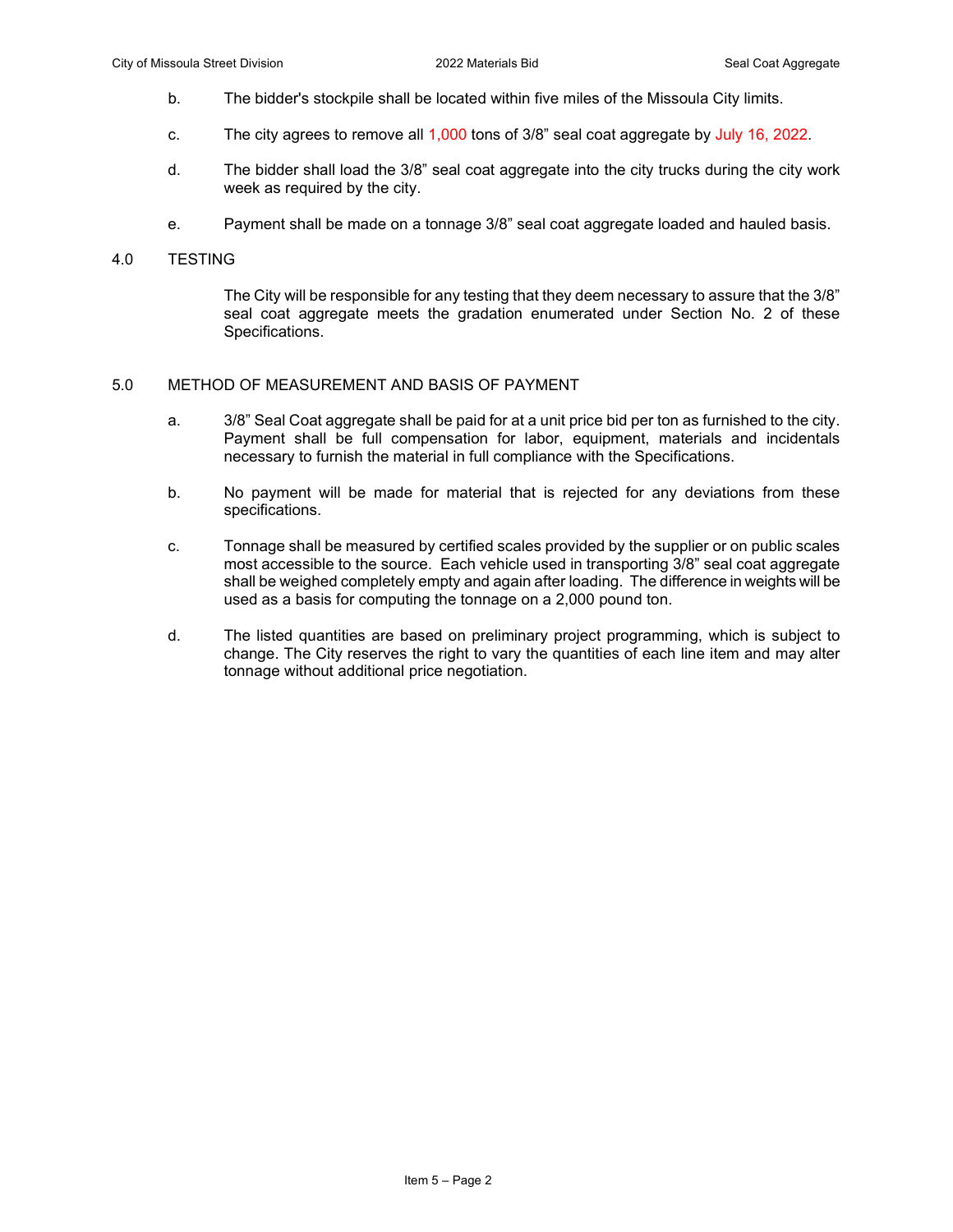## **PUBLIC WORKS PROJECT NO. 105-2022 (5)**

## **PROPOSAL FOR FURNISHING 3/8" SEAL COAT AGGREGATE**

The undersigned bidder having examined the specifications for bid, hereby proposes to provide **1,000 tons** of 3/8" seal coat aggregate to the City of Missoula, Montana, complete in accordance with the specifications on file in the office of the City Engineer for the prices quoted in this proposal.

The undersigned bidder further agrees that the only persons or parties interested in this proposal are in all respects fair and without fraud; that it is made without collusion with any officials or employees of the City of Missoula, and that the proposal is made without any connection or collusion with any person making another proposal.

| Enclosed herewith is a                                                                     | as a proposal guarantee, in the amount of |
|--------------------------------------------------------------------------------------------|-------------------------------------------|
| ten percent of bid, or                                                                     | Dollars, (\$                              |
| which the undersigned agrees is to be forfeited to and become the property of the City of  |                                           |
| Missoula as liquidated damages, should this proposal be accepted and the contract          |                                           |
| awarded to him and he fails to deliver the materials in the form prescribed, but otherwise |                                           |
| the proposal guarantee shall be returned to the undersigned upon signing of the contract.  |                                           |

The undersigned bidder further agrees that pursuant to Section 18-1-102 Montana Code Annotated, the City is required to provide purchasing preferences to resident Montana vendors and/or for products made in Montana against the bid of a nonresident if the state of the nonresident enforces a preference for residents.

In submitting this bid, it is understood that the City of Missoula reserves the right to reject any and all bids, to delete certain items, and to postpone award for a reasonable time.

The undersigned bidder certifies that he understands and accepts the manner of payment of the cost of materials for this bid item.

The undersigned bidder certifies that he has received and duly considered the following Addenda to the specifications and the following revisions or additions to the plans:

| Addenda: No. | Dated |  |
|--------------|-------|--|
| Addenda: No. | Dated |  |
| Addenda: No. | Dated |  |
| Addenda: No. | Dated |  |

(Bid Proposal sheet on reverse side)